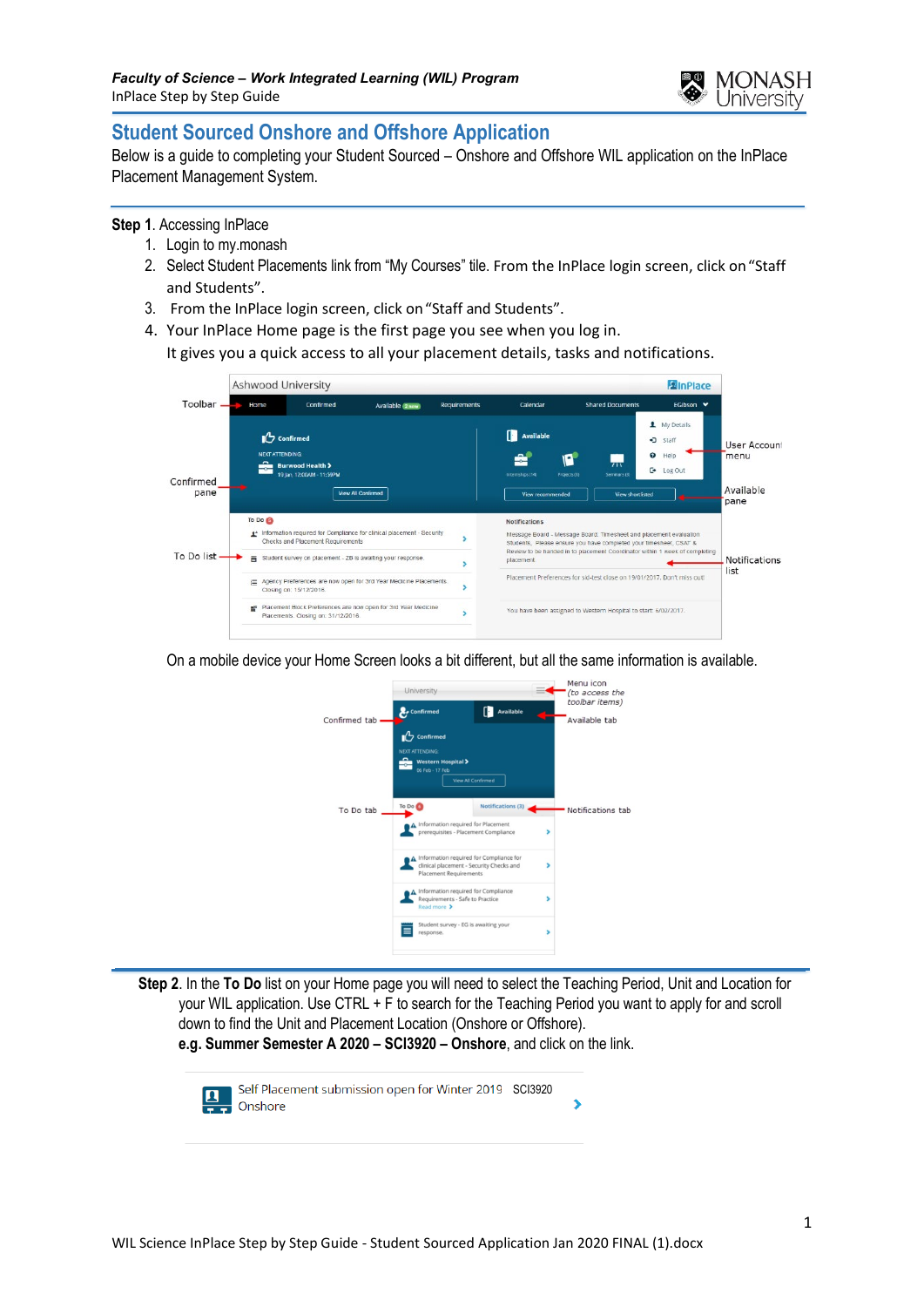

#### **Step 3**. Complete the **"Placement Details"** Sections

- 1. Enter **Placement Start** and **End Dates**, make sure that the dates are within the teaching period you have selected.
- 2. Enter the "**Placement Duration"** that corresponds to the Credit Points (CP) of the unit selected. Please read the information provided on the website for information on minimum number of hours required for the unit.
- 3. Enter **"Weekly Placement Roster**" to indicate the Days/Hours you have agreed to attend the placement. If your schedule is the same for the duration of the placement, you only need to create your Week 1 schedule. Please note that 'Half Day' and 'Night' are not applicable options for WIL Placements.

 **Step 4.** Complete the **Agency Details, Address, Contact details** and **Supervisor Contact Details** sections. Please note: ABN is not applicable for Offshore Placements –please enter 0

 **Step 5.** In the **Additional details** Comments box, please indicate if you will be submitting applications for more than one teaching period.

#### **Step 6.** Complete the **Faculty of Science Placement Proposal** section

You will need to answer 5 questions that will be used to assess your application suitability and provide details about your host organisation. Please read the information provided on [Faculty of Science Website](https://www.monash.edu/science/current-students/career-prospects) for information on how to respond to these questions.

#### **Step 7. Document Upload:**

You must upload all the documents as listed below or we will not be able to process your application. To select the file, click on "**Select or drag a file'** if your browser is Google Chrome OR for Internet Explorer click on '**Upload**'.

Please ensure you tick the 'tick box' before uploading your files in each section.

#### **1. Placement Agreement:**

- a) Onshore placements: require the **WIL Science Student Placement Agreement and OHS Form** must be signed by you and your host organization.
- b) Offshore placements: require the **WIL Science Overseas Placement Agreement and Host Verification** signed by the host organisation
- **2. Student Acknowledgement** form signed by you.
- **3. Placement Description** If your host organisation has provided you with a placement description, please also upload the document here.

#### **Other information** required:

- 1. **"Unit to be discontinued" -** please provide the unit you will discontinue if your application is successful
- 2. **"Skype username" -** please provide if you are applying for an offshore placement
- 3. "**Type of Internship**" please indicate your internship location
- 4. "**Internship Title**" please provide your placement position
- 5. "**UG Major**" please select from the list provided (Undergraduate student only)
- 6. "**Graduate Program**" please select from the list provided (Graduate students only)

For Global Challenge Unit (SCI3501), complete the following information under **Placement Remuneration**

- 7. "Bank Name" enter your bank name
- 8. "Bank Account Name"- enter the account holder name
- 9. "BSB Number"
- 10. "Account Number"